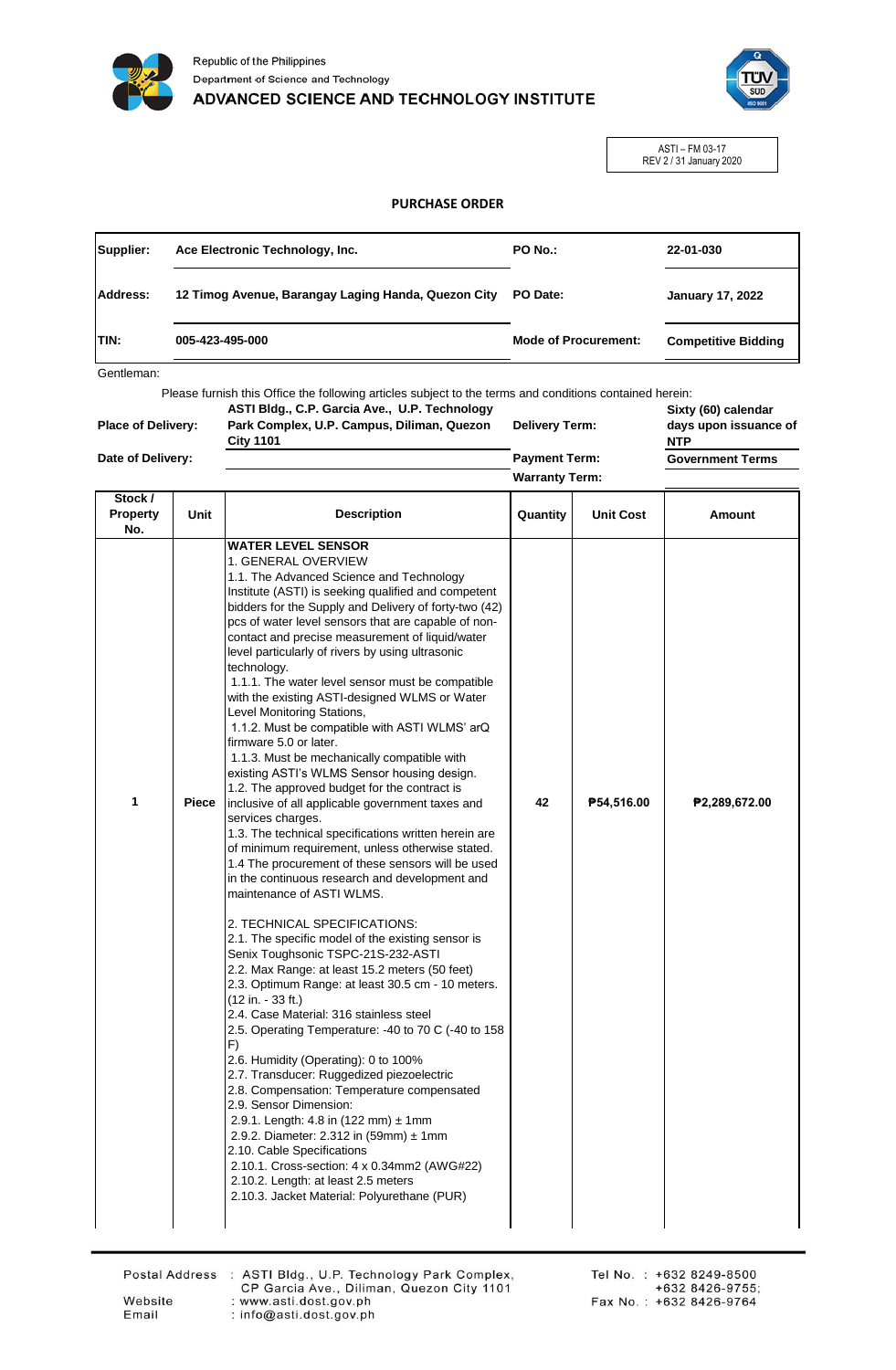| 2.10.4. Tinned ends<br>mm)<br>constant temp.<br>filter selections<br>2.17. Target Requirements:<br>3. ACCESSORIES:<br>USA 99<br>1430 810 04<br>4. WARRANTY:<br>workmanship.<br>services.<br>(NTP). | 2.11. Weight: 29.9 oz (0.82 kg) ± 0.2kg<br>2.12. Protection: NEMA-4X, NEMA-6P, IP68<br>2.13. Resolution: Serial Data: 0.0135 in. (0.3438)<br>2.14. Repeatability: Nominal 0.2% of range @<br>2.15. Update Rate: 200 ms, adjustable; affected by<br>2.16. Communication Interface: RS-232<br>2.17.1. Objects: Detects flat or curved objects.<br>Surface must reflect ultrasound back to sensor.<br>2.17.2. Orientation: Flat surfaces should be oriented<br>perpendicular to sensor output beam<br>2.17.3. Optical: Unaffected by target color,<br>transparency, or other optical characteristics<br>3.1. Waterproof M12 connector<br>3.1.1. Connector Specification Part Number: Binder<br>3.1.2. Degree of Protection: IP67<br>3.1.3. Connector locking system: Screw<br>3.1.4. Termination: screw clamp<br>3.1.5. Housing material: Zinc die-cast nickel-plated<br>3.1.6. Must be compatible with existing arQ<br>receptacle for Water Level sensor<br>3.1.7. Supplier must assemble the cable wiring to<br>the connector (the wiring diagram and pin<br>assignment are available upon request)<br>4.1. The sensors must be shipped with 30-calendar<br>day return for advanced replacement on DOA parts<br>and components, and a one (1) year limited<br>warranty that covers defects in materials and<br>4.2 Warranty obligation: Five percent (5%).<br>4.3. Refer to the attached Service Level Agreement<br>for the details of the expected technical support<br>5. PAYMENT AND DELIVERY TERMS:<br>5.1. The sensors must be delivered within 60<br>calendar days upon issuance of Notice to Proceed<br>5.2. The price of the bid must be inclusive of<br>government taxes and other fees.<br>5.3. Payment upon full delivery.<br>5.4. Supplier must provide detailed mechanical<br>drawing and data sheet of the connectors for<br>approval by the end-user prior to delivery.<br>5.5. The end-user may request a demonstration with<br>the winning bidder before the actual delivery.<br>5.6. The winning bidder must provide two (2)<br>samples (out of total number of quantity) of actual<br>unit for evaluation by the end-user prior to delivery.<br>Samples will be returned to the supplier after the<br>evaluation process with test report.<br>5.7. Supplied with traceable manufacturer's<br>calibration certificate or certificate of conformity. |      |               |               |
|----------------------------------------------------------------------------------------------------------------------------------------------------------------------------------------------------|----------------------------------------------------------------------------------------------------------------------------------------------------------------------------------------------------------------------------------------------------------------------------------------------------------------------------------------------------------------------------------------------------------------------------------------------------------------------------------------------------------------------------------------------------------------------------------------------------------------------------------------------------------------------------------------------------------------------------------------------------------------------------------------------------------------------------------------------------------------------------------------------------------------------------------------------------------------------------------------------------------------------------------------------------------------------------------------------------------------------------------------------------------------------------------------------------------------------------------------------------------------------------------------------------------------------------------------------------------------------------------------------------------------------------------------------------------------------------------------------------------------------------------------------------------------------------------------------------------------------------------------------------------------------------------------------------------------------------------------------------------------------------------------------------------------------------------------------------------------------------------------------------------------------------------------------------------------------------------------------------------------------------------------------------------------------------------------------------------------------------------------------------------------------------------------------------------------------------------------------------------------------------------------------------------------------------------------------------------------------|------|---------------|---------------|
| (Please see attached offer.)                                                                                                                                                                       |                                                                                                                                                                                                                                                                                                                                                                                                                                                                                                                                                                                                                                                                                                                                                                                                                                                                                                                                                                                                                                                                                                                                                                                                                                                                                                                                                                                                                                                                                                                                                                                                                                                                                                                                                                                                                                                                                                                                                                                                                                                                                                                                                                                                                                                                                                                                                                      |      |               |               |
|                                                                                                                                                                                                    |                                                                                                                                                                                                                                                                                                                                                                                                                                                                                                                                                                                                                                                                                                                                                                                                                                                                                                                                                                                                                                                                                                                                                                                                                                                                                                                                                                                                                                                                                                                                                                                                                                                                                                                                                                                                                                                                                                                                                                                                                                                                                                                                                                                                                                                                                                                                                                      |      | <b>TOTAL:</b> | ₱2,289,672.00 |
| (Total Amount in Words)                                                                                                                                                                            | Two Million Two Hundred Eighty Nine Thousand Six Hundred Seventy Two Pesos                                                                                                                                                                                                                                                                                                                                                                                                                                                                                                                                                                                                                                                                                                                                                                                                                                                                                                                                                                                                                                                                                                                                                                                                                                                                                                                                                                                                                                                                                                                                                                                                                                                                                                                                                                                                                                                                                                                                                                                                                                                                                                                                                                                                                                                                                           | Only |               |               |

The contract price is inclusive of taxes and other fees or charges. In case of failure to make the full delivery within the time specified above, a penalty of one-tenth (1/10) of one percent for every day of delay shall be imposed on the undelivered item/s. Once the cumulative amount of liquidated damages reaches ten percent (10%) of the amount of the contract, DOST-ASTI may rescind or terminate the contract, without prejudice to other courses of action and remedies available under the circumstances and in accordance with the provisions of the latest implementing rules and regulations of RA 9184.